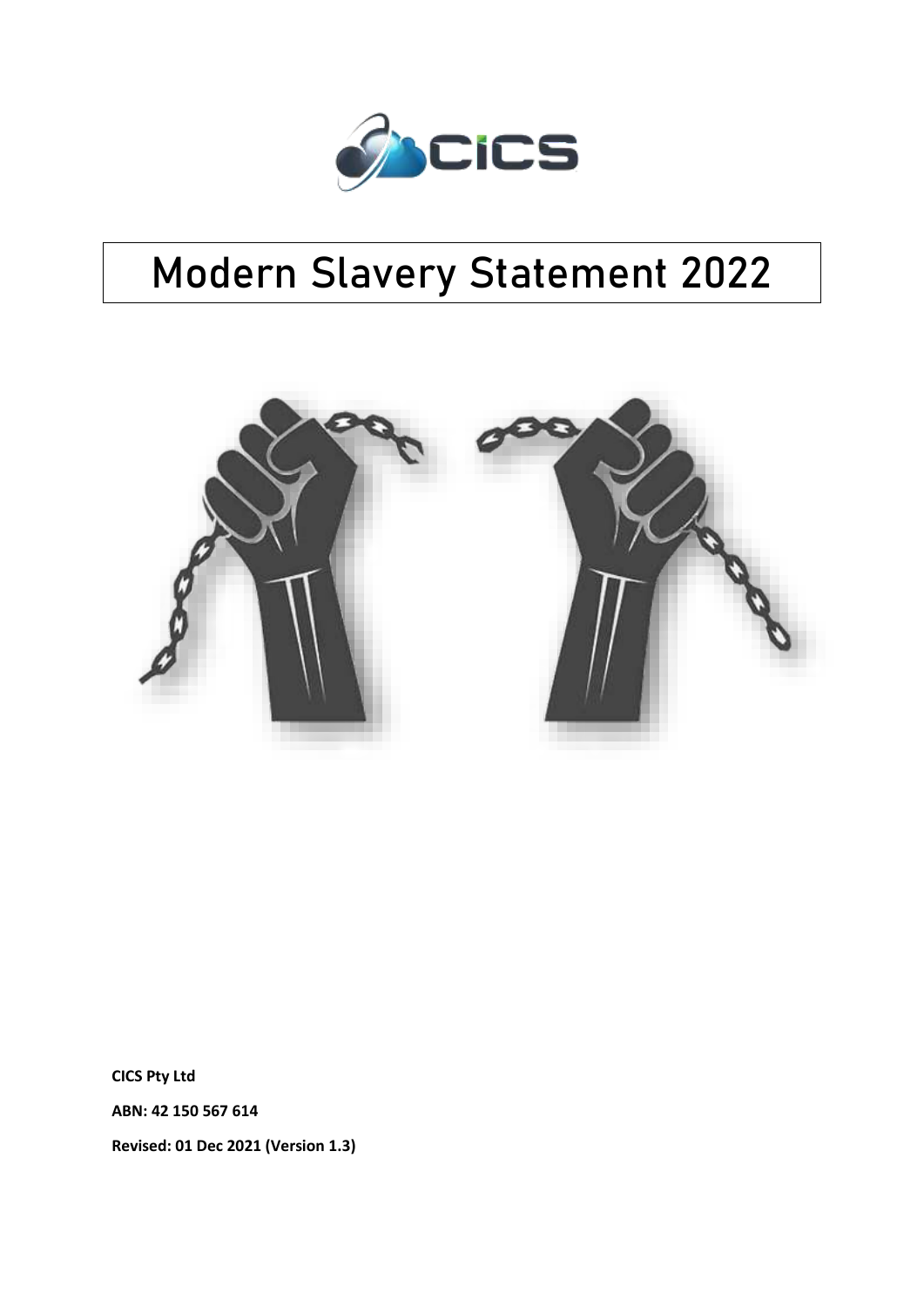

## **Section One: CICS' Modern Slavery Statement**

## **1. Our Business**

CICS Pty Ltd (ABN 42 150 567 614) is a business technology and IT solutions provider offering modern managed services, consulting services, innovative engineering solutions, software and hardware.

CICS has approximately 50 staff across all business operations across Australia and Europe.

This is a joint modern slavery statement prepared by CICS Pty Ltd. This is in accordance with section 16 of the Modern Slavery Act of 2020 which outlines the mandatory criteria for reporting in modern slavery statements.

For the purposes of this statement, the terms "CICS Pty Ltd" and "CICS" shall refer to CICS Pty Ltd.

## **2. CICS Commitment**

As an Australian owned business, CICS prides itself on the reputation it has built within the IT Industry over the last 20 years. With core values that reflect our professionalism, integrity and honesty, we support an open and inclusive workplace, where people can speak up freely and with confidence, disclose information in a confidential manner and feel supported without fear of recrimination for genuine disclosures.

As a leadership group, we endeavour to continually assess and review our operations as it relates to human rights, and will amend or eliminate processes, actions and behaviours that are contradictory to these core values.

We believe that our customers and our people, should be treated with respect and dignity, and we expect our staff to behave ethically and responsibly in accordance with our company policies and to cultivate appropriate business behaviour across the organisation.

Our Leadership group encourages its staff to undertake annual compliance training, including harassment, discrimination, Equal Employment Opportunity and Modern Slavery are mandatory for all CICS employees.

CICS' Modern Slavery Statement outlines the steps being taken to reflect a commitment to acting ethically and with integrity in all our business dealings and implementing processes to ensure that slavery and human trafficking does not occur within our internal processes and supply chain.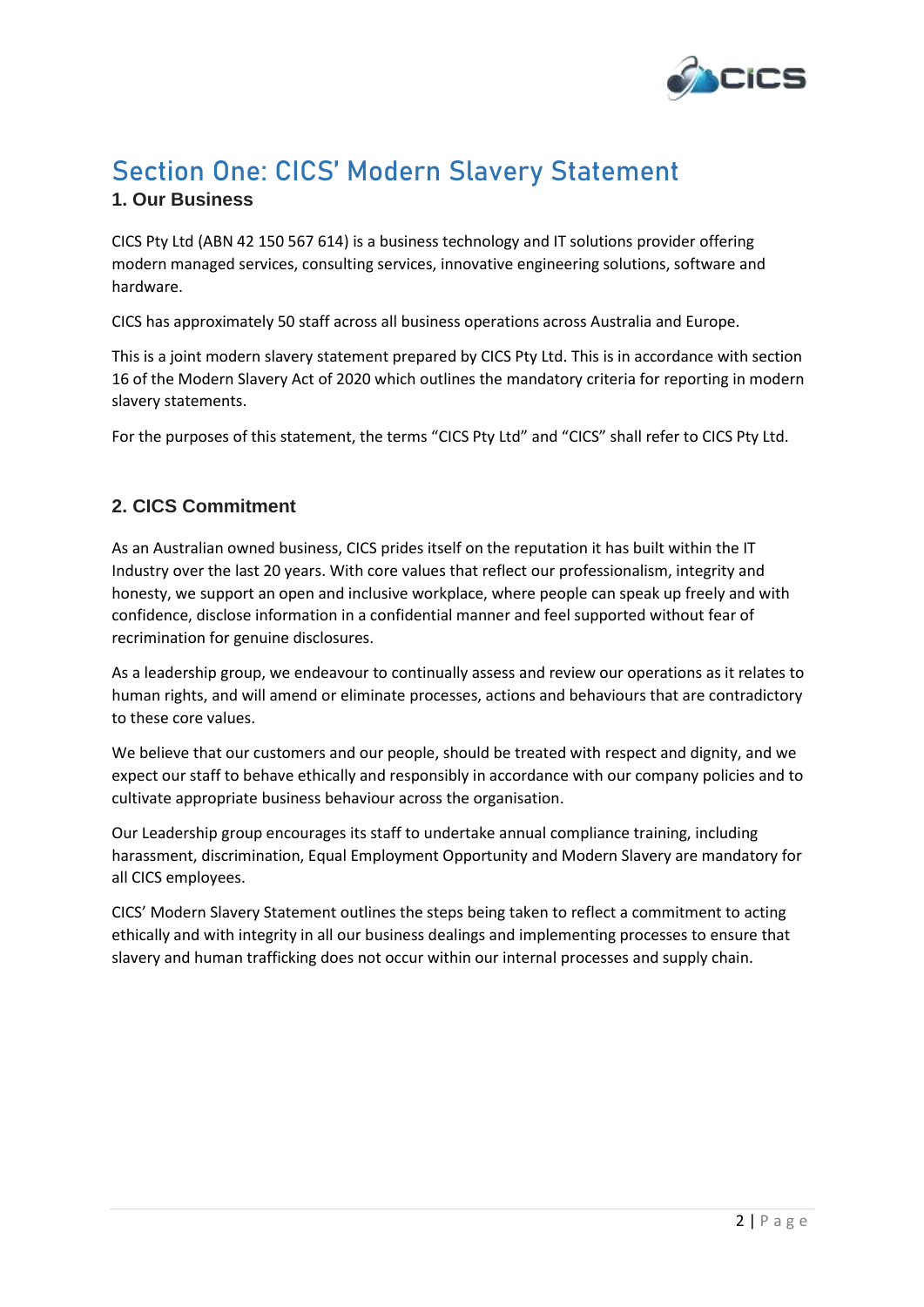

## **Section Two: Operational Guidelines**

### **1. CICS Locations**

CICS offices are based across Australia and Croatia as indicated below.

Being primarily a provider of professional services, our offices are typically located on client premises. We maintain warehouse functionality at the Head Office in Sydney with secondary storage spaces within each state branch offices.

CICS has some engineering operations based in Zadar, Croatia. There are approximately 3 staff in Croatia under the European Engineering Team.

The guidelines below apply to all persons and entities affiliated with CICS Pty Ltd in any capacity, including all suppliers, employees, Directors, agency workers, contractors, consultants, and any other third-party representatives. Our solutions tend to be hardware agnostic, so we rely on multiple partners to deliver best value hardware whilst ensuring they follow our guidelines on preventing instances of modern slavery.

## **2. CICS' Supply Chain and Internal Processes**

CICS Pty Ltd regularly purchases goods and services that are required for its business operations. We work with around 10 suppliers in Australia, some of which are from the United Kingdom, China and the United States which provide us with IT Hardware and AV Equipment. These suppliers are engaged on a long-term basis, with most relationships spanning many years.

Our top suppliers include the following:

- Ingram micro
- Lenovo
- HP
- DELL
- TechData
- Nerd Services
- Dicker Data
- **Synnex**
- **ASI Solutions**

CICS regularly engages with and reviews arrangements with its external partners to ensure they have appropriate policies and programs in place to mitigate the risk of modern slavery being present in their supply chains.

By way of formally recognising these arrangements, CICS will engage its external suppliers to survey their operations and record outcomes to ensure compliance across the board. The survey we use is captured in Annexure A - Supplier Self-assessment Questionnaire.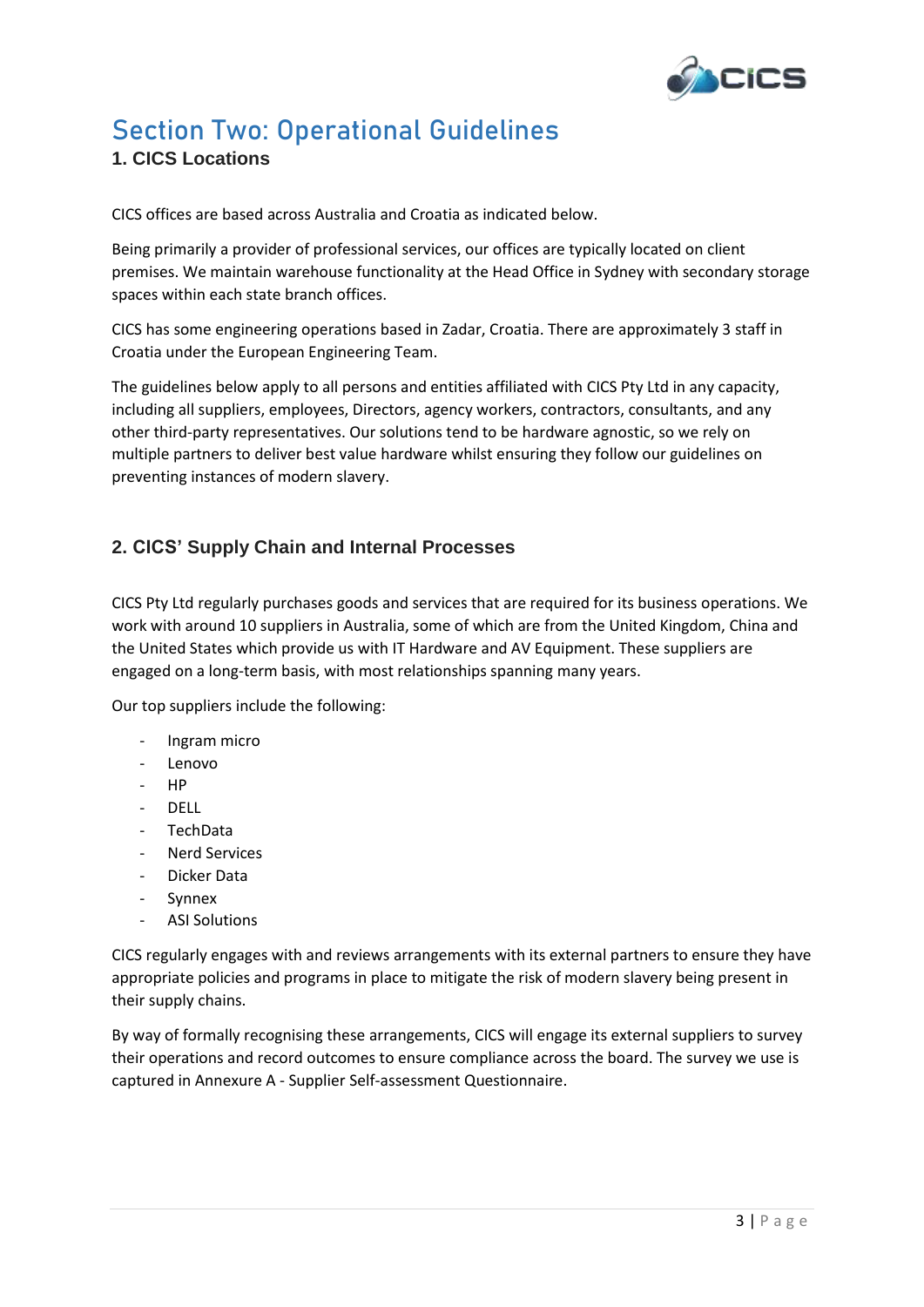

## **3. CICS People & Culture**

Internally, our People & Culture Team ensure all business units continually self-monitor to minimise the risk of modern slavery practices occurring within our own business operations. Heads of Department consult with the P&C team and as necessary, provide updates on their respective antimodern slavery efforts to the Executive Team during Executive Meetings. CICS' internal company policies are updated regularly to reflect efforts being taken toward responsible actions in the supply chain and business operations management.

Equally, through best practice HR Operations, CICS ensures fair treatment of its employees by providing a workplace that is inclusive, diverse and provides an environment where its people feel safe and supported in daily business operations, regardless of ethnic origin or background.

At CICS, we pride ourselves on attracting and retaining a talented workforce of people whose personal brands align with the CICS Values, holding each person accountable for their actions and achievements.

This extends to ensuring operational plans executed on behalf of CICS are done so to ensure Modern Slavery does not form part of our daily operations.

| <b>Geographical Location</b>    | Business operations or raw materials originating from                                                                                                     |
|---------------------------------|-----------------------------------------------------------------------------------------------------------------------------------------------------------|
|                                 | countries that are afflicted by war or conflict.<br>countries with a high incidence of corruption and weak<br>regulation around labour standards.         |
| <b>Vulnerable Populations</b>   | Employing the following worker categories:                                                                                                                |
|                                 | migrant workers (individuals working across borders who<br>have temporary or unofficial citizenship in their current<br>location).<br>base skill workers. |
| <b>Supplier Business Models</b> | Employing third-party labour hire companies resulting in                                                                                                  |
|                                 | diminished visibility and control over recruitment procedures.                                                                                            |
| <b>Reputational Risk</b>        | If penalties or sanctions regarding modern slavery risk have been                                                                                         |
|                                 | previously portioned to them.                                                                                                                             |

A supplier will be deemed as high risk if they fall into any one of the risk factors mentioned above. These four factors are reflected on CICS' Supplier Self-assessment Questionnaire in Annexure A.

- 1) **Due Diligence**: Suppliers that are deemed as high risk will be asked to provide more comprehensive information on their operations and supply chain for us to understand whether they adhere to CICS' policies as well as current relevant legislation against modern slavery.
- 2) **Action Planning**: Take the necessary steps to address and/or any potential risks uncovered. These steps may involve further checks on the supplier's legitimacy, level of compliance ability to manage labour rights.
- 3) **Evaluation**: Measure the effectiveness of the actions taken.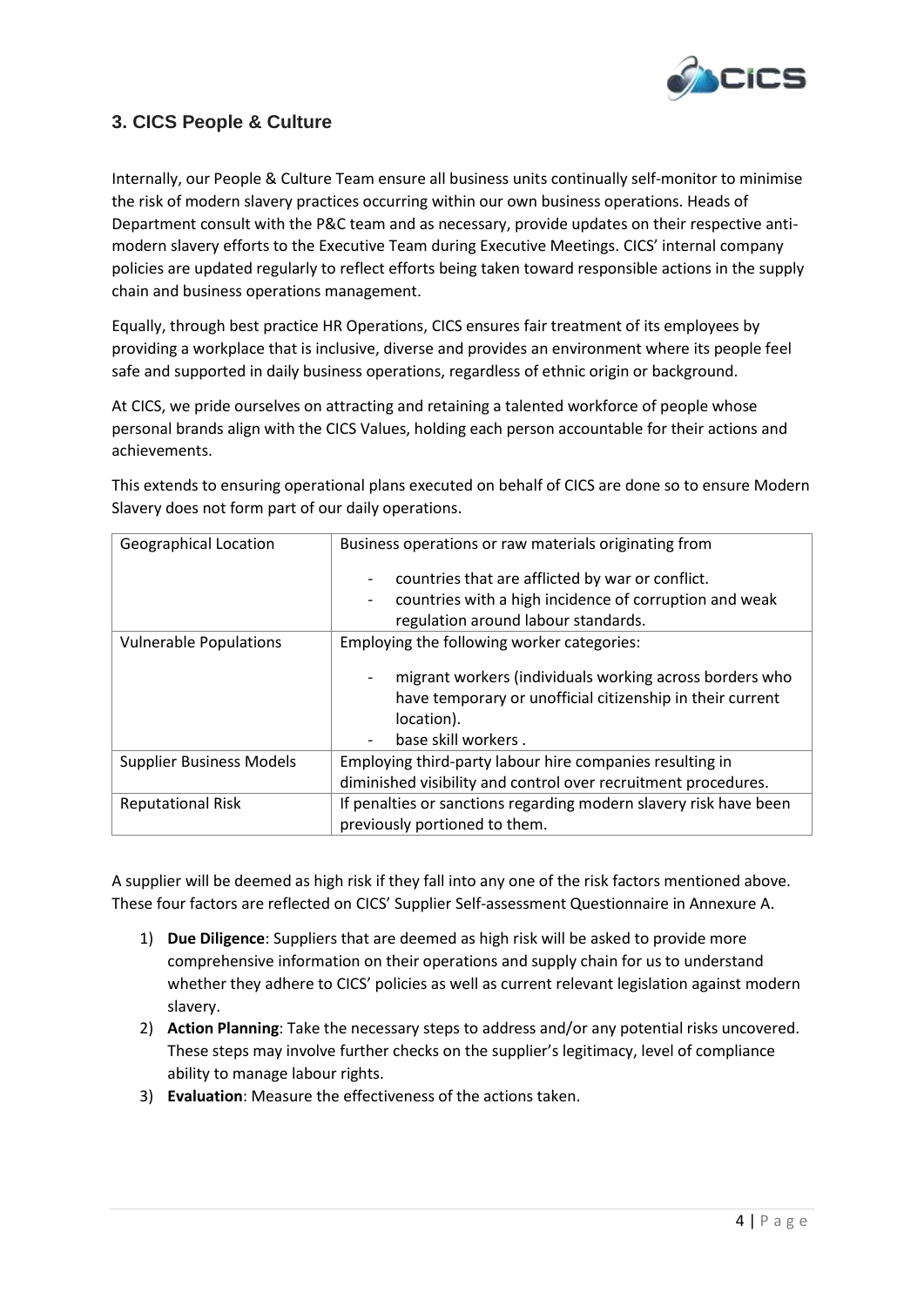

#### **3.1 Non-Conformance**

Any breach of this policy will be taken seriously and will be dealt with in accordance with CICS' grievance and disciplinary policy. As for the CICS supplier network, the Directors have adopted a zero-tolerance stance towards the supplier's behaviour and explore options of preventing further engagement with the supplier or may decide to work with the supplier towards compliance with this policy.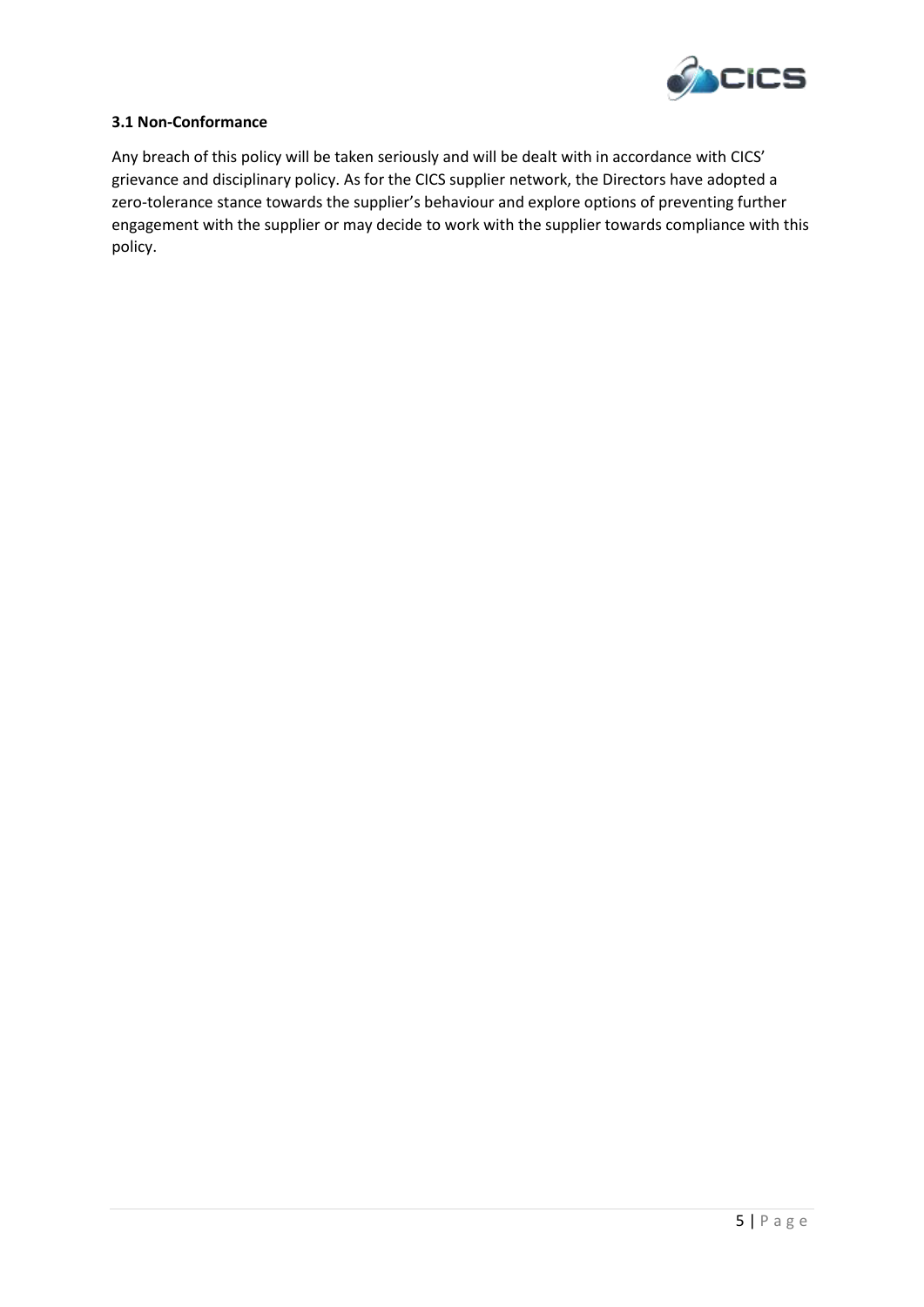

## **4. Measuring Success**

CICS will continue to manage and report on progress against action plans based on a set of indicators to assess the effectiveness of our performance. We will report against the following metrics within the respective timelines as follows:

| <b>Action Item</b>                                                                                                                                                                                                                                                                                                                                                                                                                                                                                                    | <b>KPI</b>                                                                                                                                                                  | <b>Completion Date</b>                                                                                      |
|-----------------------------------------------------------------------------------------------------------------------------------------------------------------------------------------------------------------------------------------------------------------------------------------------------------------------------------------------------------------------------------------------------------------------------------------------------------------------------------------------------------------------|-----------------------------------------------------------------------------------------------------------------------------------------------------------------------------|-------------------------------------------------------------------------------------------------------------|
| <b>Policies</b><br>Annual Review and Update of all CICS Policies<br>incorporating industry best practice and compliance<br>to federal and local regulation.                                                                                                                                                                                                                                                                                                                                                           | % policies reviewed                                                                                                                                                         | YOY                                                                                                         |
| <b>Workplace Assessment</b><br>Conduct an initial assessment on working conditions<br>$\overline{\phantom{0}}$<br>internally as well as those of existing suppliers.<br>Action plans from initial assessment.<br>Follow through on action plans.<br>Yearly workplace assessment + follow through.<br><b>Modern Slavery Statement</b><br>Annual review and update CICS' Modern Slavery<br>Statement.<br><b>Procurement Policy</b><br>Develop and implement a robust Procurement<br>$\overline{\phantom{0}}$<br>Policy. | # internal processes<br>audited<br># suppliers audited<br>Based on action<br>items identified<br>Date of publication<br>Date of publication<br># of suppliers signed<br>off | 31 Mar 2022<br>30 April 2023<br>30 Jun 2023<br>YOY<br>01 Dec 2022<br>YOY<br>28 February 2023<br>01 Mar 2023 |
| Cascade to existing suppliers to target compliance<br>within six (6) months of publishing.<br>Annual Review and Update of CICS Procurement<br>Policy.                                                                                                                                                                                                                                                                                                                                                                 |                                                                                                                                                                             | YOY                                                                                                         |
| <b>Capability &amp; Awareness Training</b><br>Regularly deliver compliance training to all staff on<br>Modern Slavery, incorporating feedback from<br>reporting mechanisms and employment surveys.<br>Solicit input from relevant regulatory bodies<br>regarding best practice approach to managing<br>regulatory requirements for Modern Slavery.<br>Embed the behaviours which embrace<br>inclusiveness, fairness and equity for all staff.                                                                         | # of staff trained<br>Quality of feedback<br>from regulatory<br>bodies engaged                                                                                              | Annually<br>30 April 2023                                                                                   |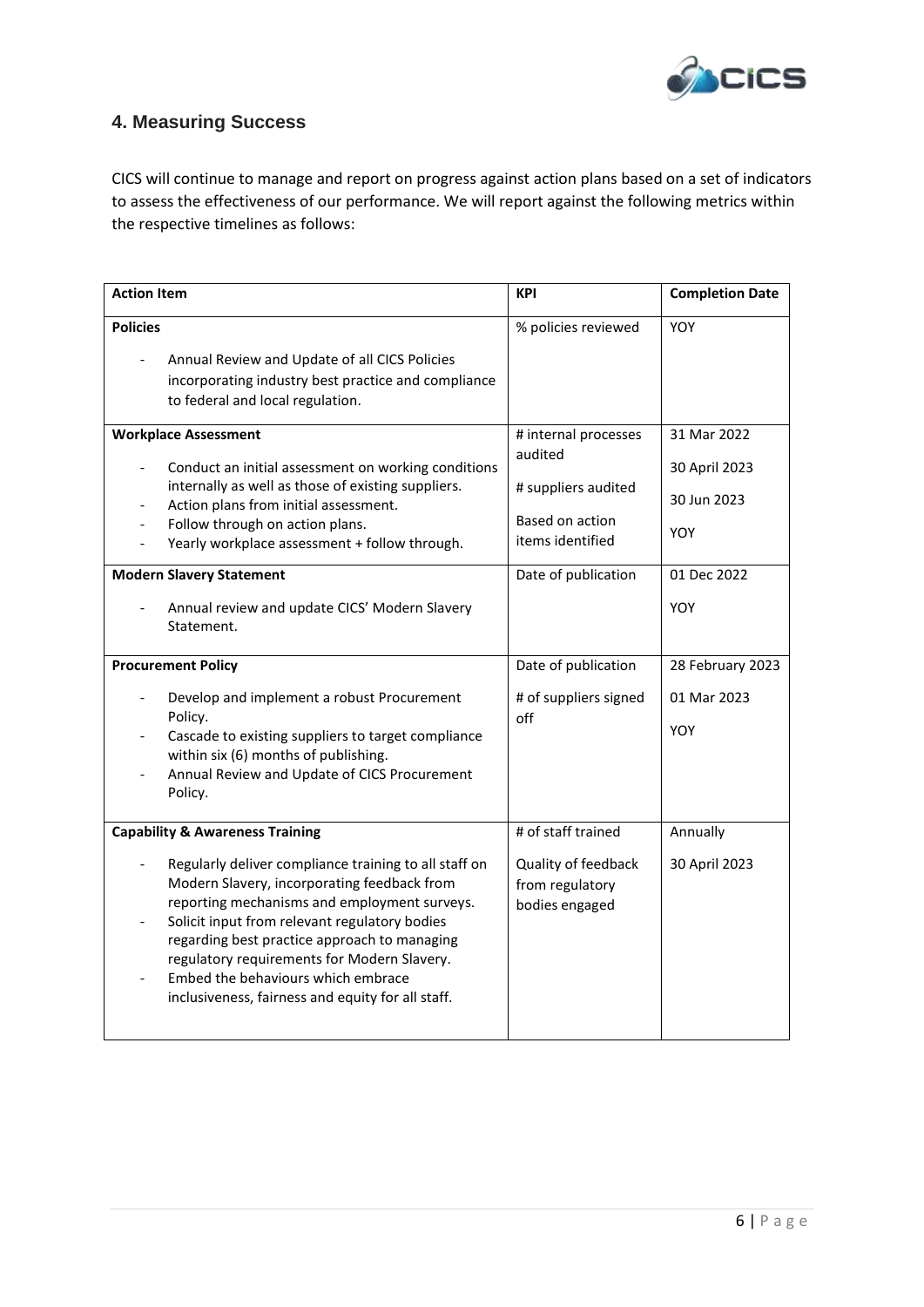

## **5. Reporting Concerns**

If a CICS Pty Ltd staff member becomes aware of or suspects behaviour that constitutes modern slavery in connection with our business operations or supply chain, they are encouraged to report it immediately to a Director or to a member of the People & Culture Team. All matters will be investigated and dealt with in accordance with the CICS Grievance policy.

### **6. Approval**

This statement was crafted in consultation with key stakeholders of each reporting entity in CICS Pty Ltd and is approved and endorsed by the CICS Executive Committee as its principal governing body on 1 December 2021 and covers the financial year 2021 / 2022.

Signed by

Virigenfo

**David Kiriczenko Managing Director**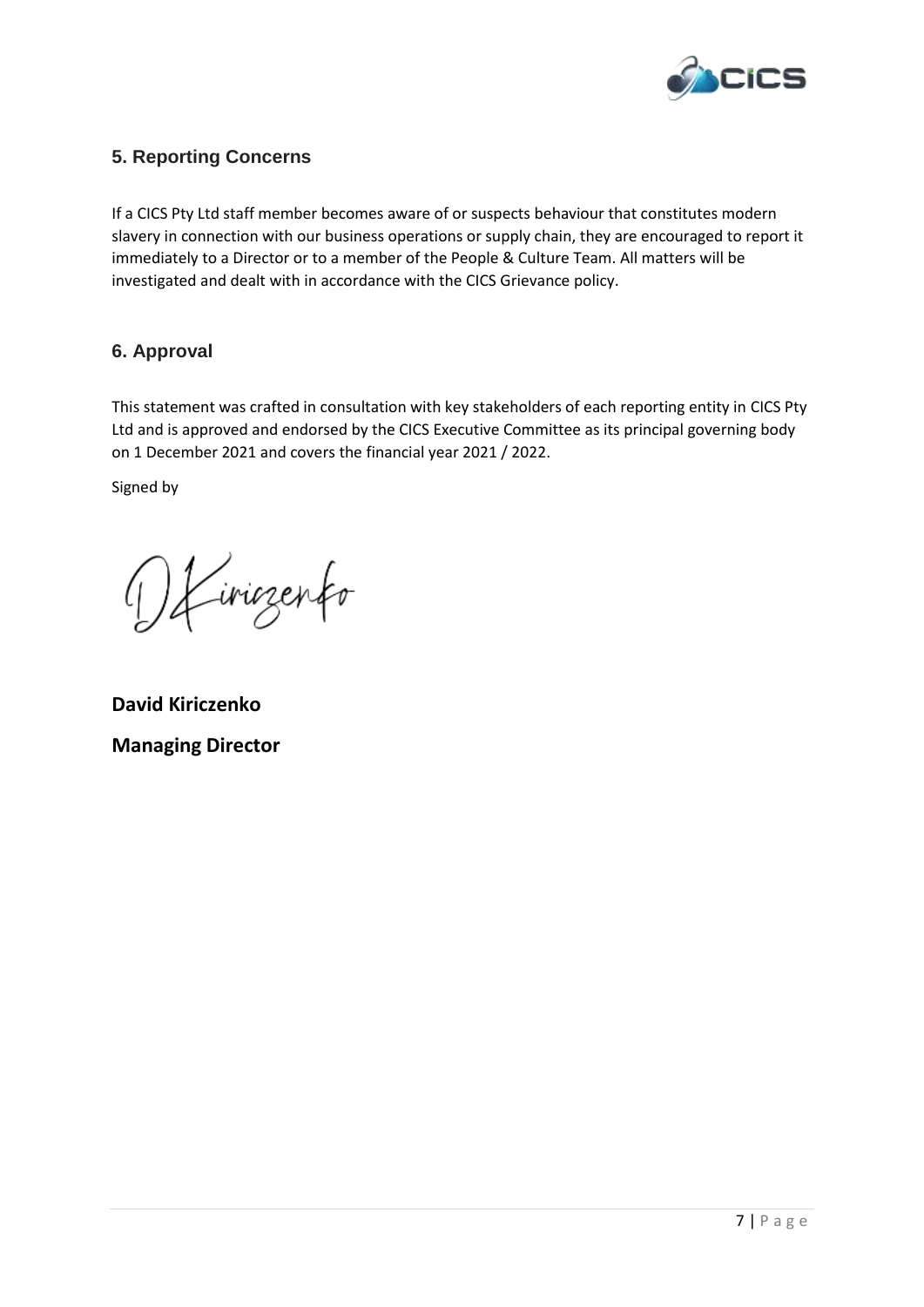

## **Annexure A - Supplier Self-Assessment Questionnaire**

The following questionnaire asks for a summary of your organisation's approach to various policies that CICS Pty Ltd considers paramount to their operations. You are required to answer "Yes" or "No" and provide further information whenever required. Please ensure that relevant documentation and/or attachments are sent back with the completed questionnaire.

| <b>Company Details</b>                           | <b>Response</b>        |  |
|--------------------------------------------------|------------------------|--|
| <b>Company Information</b>                       |                        |  |
| This section asks for basic company information. |                        |  |
| <b>Company Name</b>                              | Please provide details |  |
| <b>Company Address</b>                           | Please provide details |  |
| Company Telephone Number                         | Please provide details |  |
| <b>Company Status</b>                            | Please provide details |  |
| (Foreign, Private, Public, Subsidiary,           |                        |  |
| Partnership, Sole Trader)                        |                        |  |
| Date of Formation                                | Please provide details |  |
| Contact Name & Telephone Number                  | Please provide details |  |
| Contact                                          | Please provide details |  |

| <b>Vendor Policy &amp; Practice</b>                                                                                                                                                                                                                                    | <b>Response and further details</b> |  |
|------------------------------------------------------------------------------------------------------------------------------------------------------------------------------------------------------------------------------------------------------------------------|-------------------------------------|--|
| <b>Diversity &amp; Inclusion</b>                                                                                                                                                                                                                                       |                                     |  |
| CICS expects its suppliers to have in place a policy / procedure relating to diversity and inclusion,<br>ideally focusing on flexible work arrangements, cultural diversity, gender inclusion, and<br>reconciliation of Aboriginal and Torres Strait Islander peoples. |                                     |  |
| Does your organisation have policies or similar<br>strategies to create positive changes in the lives<br>of Aboriginal and Torres Strait Islander people?<br>If so, please provide a copy.                                                                             | yes/no                              |  |
| Do you have policies or similar strategies that<br>focus on gender & cultural diversity, LGBTI<br>inclusion, and those with disabilities or<br>experiencing disadvantage? If so, please<br>provide a copy.                                                             | yes/no                              |  |
| Do you have policies (or similar strategies) that<br>allows for flexible work arrangements? If so,<br>please provide a copy.                                                                                                                                           | yes/no                              |  |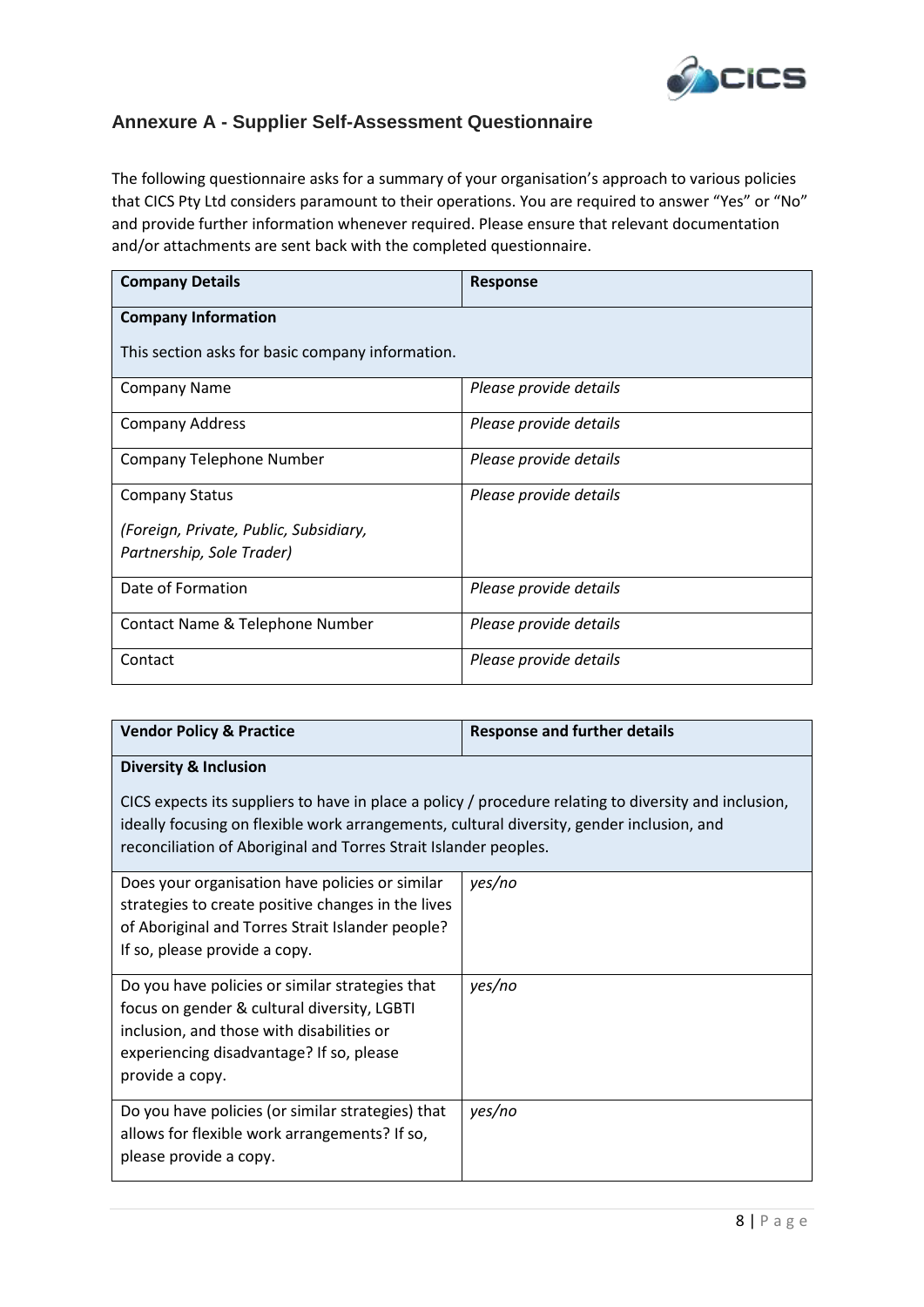

#### **Modern Slavery**

The 2018 Modern Slavery Act requires CICS to disclose the steps it has taken to identify and address modern slavery risks in its supply chain. Please confirm what steps you have taken to identify and address modern slavery risks within your own organisation and supply chain by answering the questions below.

| yes/no                                 |
|----------------------------------------|
|                                        |
| Please provide details                 |
| Please provide details                 |
|                                        |
| yes/no                                 |
|                                        |
| yes/no                                 |
|                                        |
| yes/no                                 |
|                                        |
|                                        |
| yes/no; if Yes, please provide details |
|                                        |
|                                        |

#### **Supplier Standards**

CICS expects its suppliers to abide by the minimum standards set out below. Please advise your compliance on each.

| <b>Relevant business laws</b>                                                                                                          | yes/no                         |
|----------------------------------------------------------------------------------------------------------------------------------------|--------------------------------|
| Does your organisation comply with all<br>relevant legislation in carrying out your<br>business operations?                            |                                |
| Third parties/sub-contracting                                                                                                          | yes/no; Please provide details |
| Will you be using third parties or sub-<br>contractors in supplying products and<br>services to CICS? Please provide details if<br>SO. |                                |
| <b>Equal Employment Opportunity</b>                                                                                                    | yes/no                         |
| Do you agree to adhere to the principles of<br>equal employment opportunity in hiring,<br>remuneration and all other aspects of        |                                |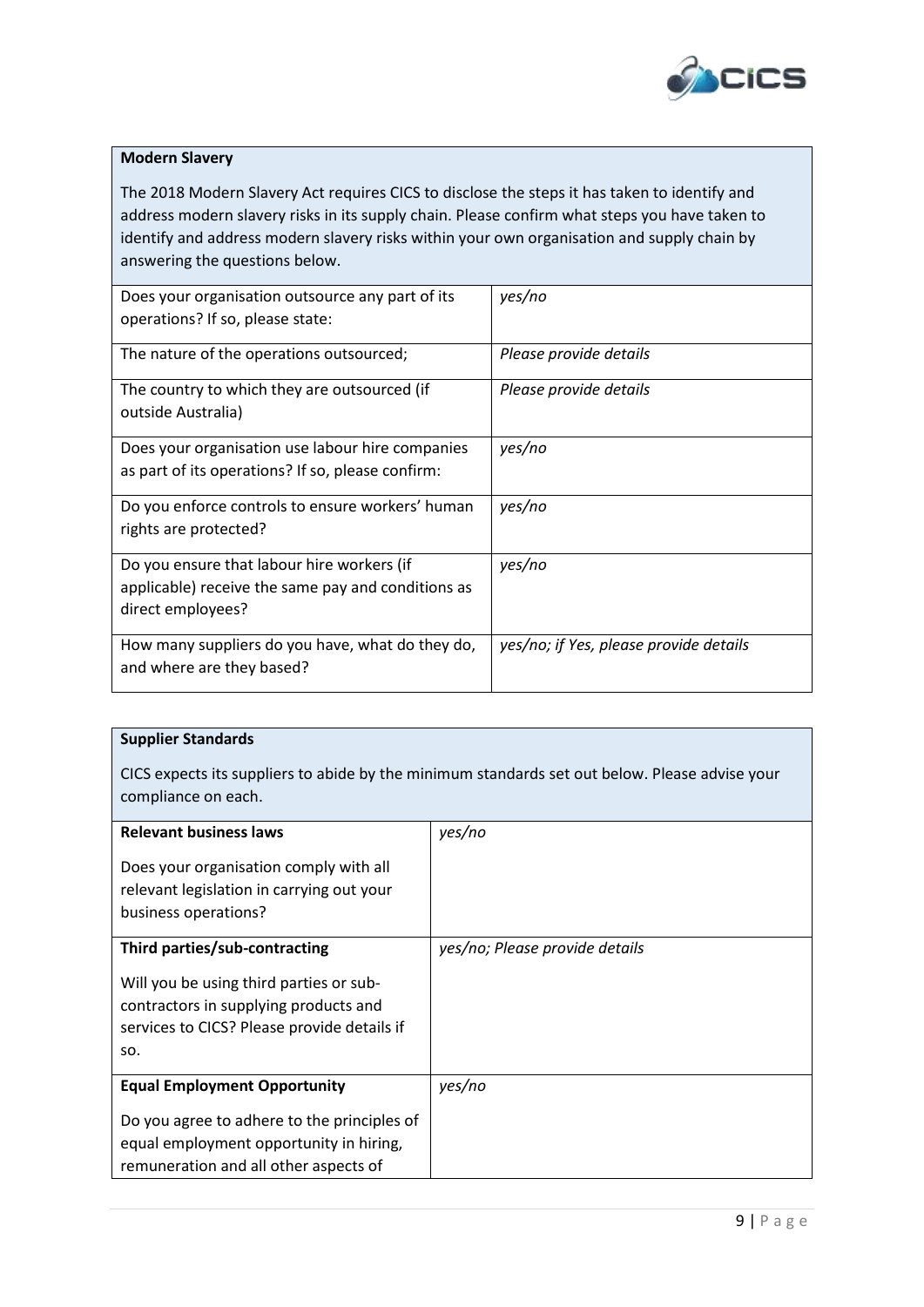

| employment, complying with state and<br>federal legislation against discrimination<br>due to characteristics including but not<br>limited to race, gender identity, ethnicity,<br>age, disability, religious or political beliefs,<br>and potential or existing family<br>responsibilities? |                                        |
|---------------------------------------------------------------------------------------------------------------------------------------------------------------------------------------------------------------------------------------------------------------------------------------------|----------------------------------------|
| <b>Wages and Benefits</b><br>Do you agree to pay employees at least the<br>minimum legal wage of the applicable local                                                                                                                                                                       | yes/no                                 |
| jurisdiction, ensuring that all legally<br>mandated benefits, entitlements,<br>entitlements and protections prescribed by<br>local and international laws, are afforded<br>to employees?                                                                                                    |                                        |
| <b>Working Hours</b>                                                                                                                                                                                                                                                                        | yes/no                                 |
| Do you agree to comply with relevant state<br>and federal legislation, Awards and<br>industrial instruments regarding working<br>hours?                                                                                                                                                     |                                        |
| <b>Forced Labour</b>                                                                                                                                                                                                                                                                        | yes/no                                 |
| Do you agree to ensure that there is no<br>forced labour within your business<br>whether within your internal organisation<br>and throughout your wider supply chain?                                                                                                                       |                                        |
| <b>Child Labour</b>                                                                                                                                                                                                                                                                         |                                        |
|                                                                                                                                                                                                                                                                                             | yes/no                                 |
| Do you agree to refrain from using child<br>labour (defined as any full-time work<br>performed by children less than 5 years of<br>age and comply with the rules in hiring<br>children under 18?                                                                                            |                                        |
| <b>Work Health and Safety</b>                                                                                                                                                                                                                                                               | yes/no; if Yes, please provide details |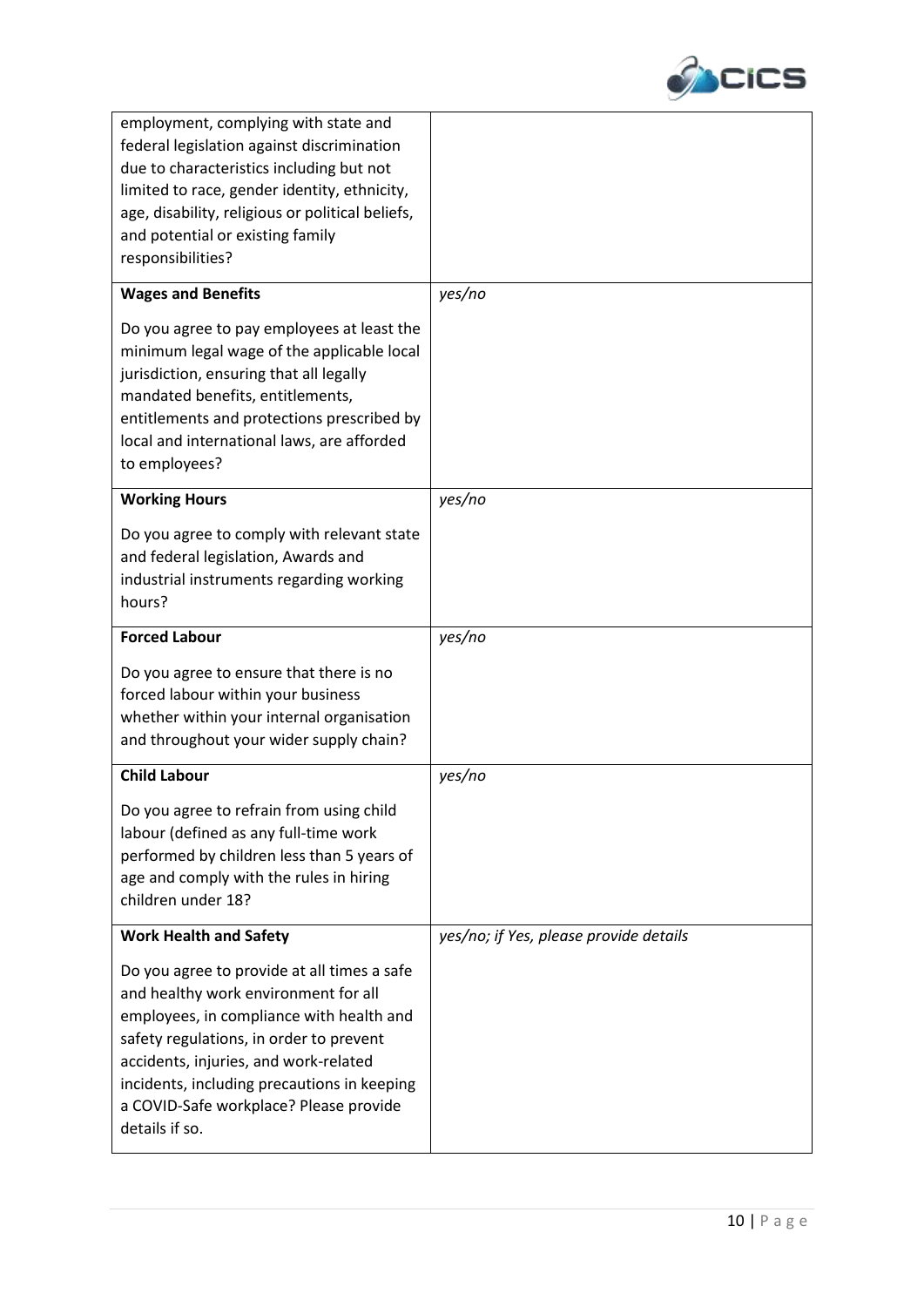

#### **Workplace Conditions Checklist**

CICS' continuous commitment against modern slavery includes engaging our suppliers and external partners in terms of specific labour management practices that enable modern slavery in the workplace. Please advise whether the conditions below exist in your internal supply chain or in those of your secondary suppliers/vendors.

| <b>Background Check</b>                                                                                                                                                                                  | yes/no |
|----------------------------------------------------------------------------------------------------------------------------------------------------------------------------------------------------------|--------|
| Is a background check part of your<br>organisation's tendering process for new<br>suppliers/contractors?                                                                                                 |        |
| <b>Employment of Vulnerable Populations</b>                                                                                                                                                              | yes/no |
| Does your and of your suppliers/vendors<br>employ either directly or via third parties or<br>subcontractors any of the following types of<br>workers:                                                    |        |
| Migrant Workers (those who have temporary<br>or unofficial working rights in Australia),                                                                                                                 |        |
| Minority populations,                                                                                                                                                                                    |        |
| Unskilled workers providing manual labour                                                                                                                                                                |        |
| <b>Location</b>                                                                                                                                                                                          | yes/no |
| Do you and your suppliers/vendors have<br>operations in locations with non-existent or<br>poor implementation of labour laws as defined<br>by the UN Guiding Principles on Business and<br>Human Rights? |        |
| <b>Recruitment Fees</b>                                                                                                                                                                                  | yes/no |
| Are there any hiring fees charged to your and<br>your suppliers' /vendors' workers either up<br>front or via a lending institution?                                                                      |        |
| <b>Document Custody</b>                                                                                                                                                                                  | yes/no |
| Do you and your suppliers/vendors keep<br>custody your staff's personal documents (such<br>as passports) as part of the employment<br>agreement?                                                         |        |
| <b>Informal labour engagements</b>                                                                                                                                                                       | yes/no |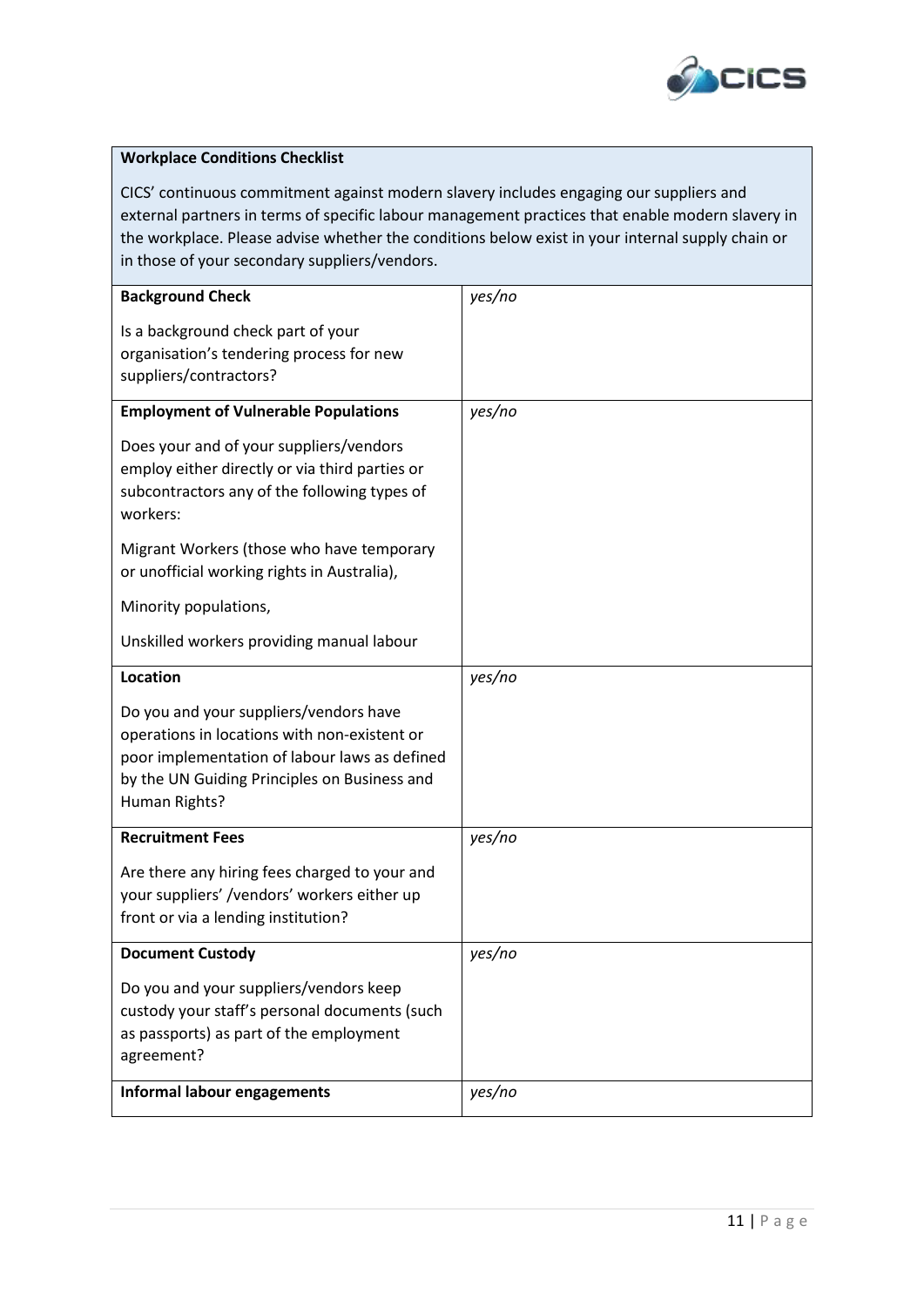

| Do you and your suppliers/vendors engage with<br>workers informally, contracting them for work<br>without employment agreements? |        |
|----------------------------------------------------------------------------------------------------------------------------------|--------|
| Pay                                                                                                                              | yes/no |
| Do you and your suppliers/vendors keep a<br>record of workers' pay rates, work hours, and<br>actual salary amounts paid?         |        |
| <b>Overtime</b>                                                                                                                  | yes/no |
| Is regular overtime required of your and your<br>suppliers'/vendors' workers?                                                    |        |
| Is it within reasonable limits based on the Fair<br>Work Act or other relevant local/federal<br>regulation?                      |        |